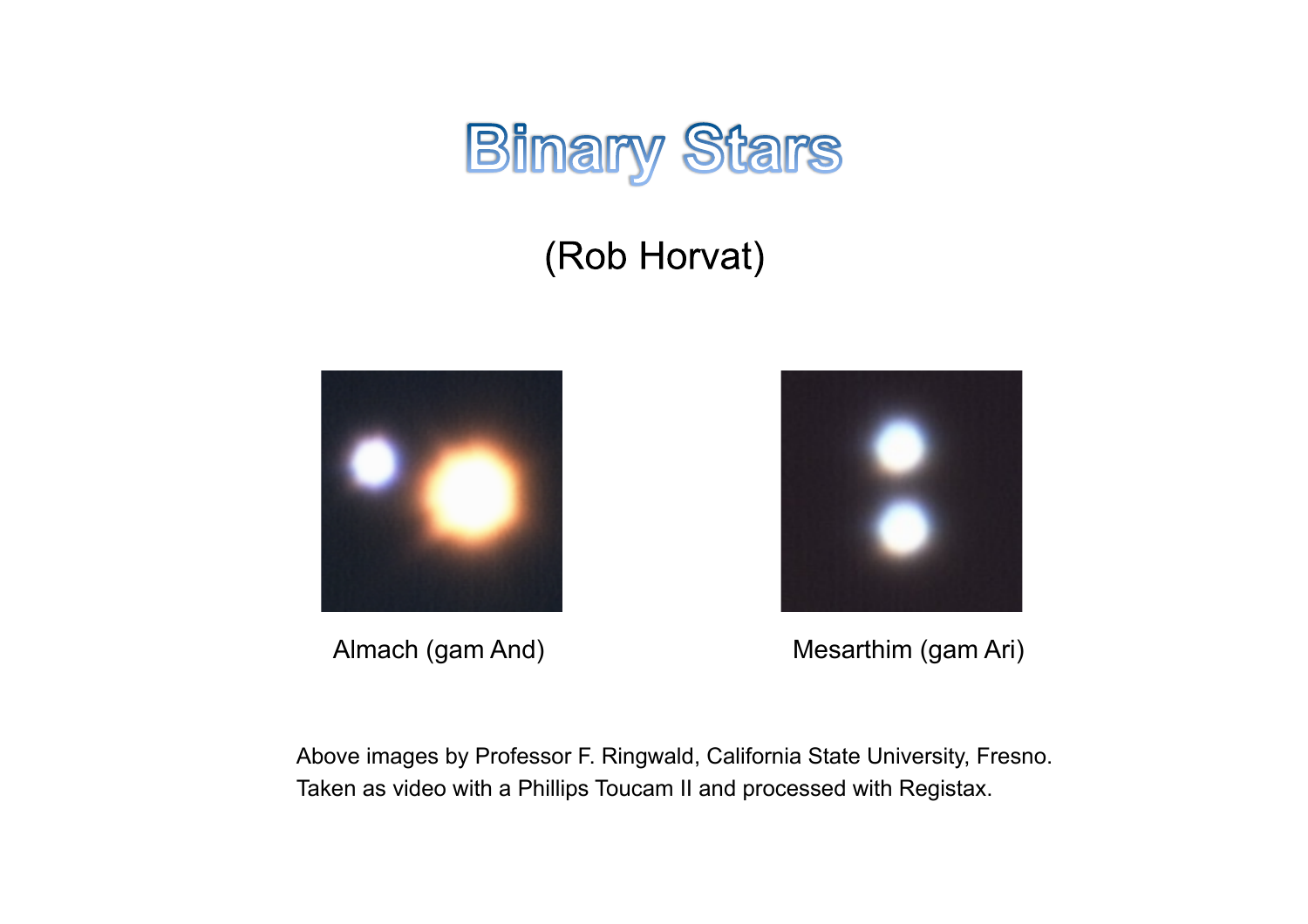# What is a Binary Star?

Conceptually, a **binary star** is a system of two stars orbiting around a common centre of mass. The term "binary" was first used in reference to stars by William Herschel in 1802.



By apparent magnitude, the brighter star is referred to as the primary component (A), the dimmer star as the secondary component (B). Binary stars that can be resolved (split) with a telescope are referred to as **visual binaries**.

Observations of the B component over time will describe an apparent elliptical orbit of B around the A star. For most of the known visual binaries the period of orbit is in hundreds or thousands of years and only a small arc of the orbit has been observed.

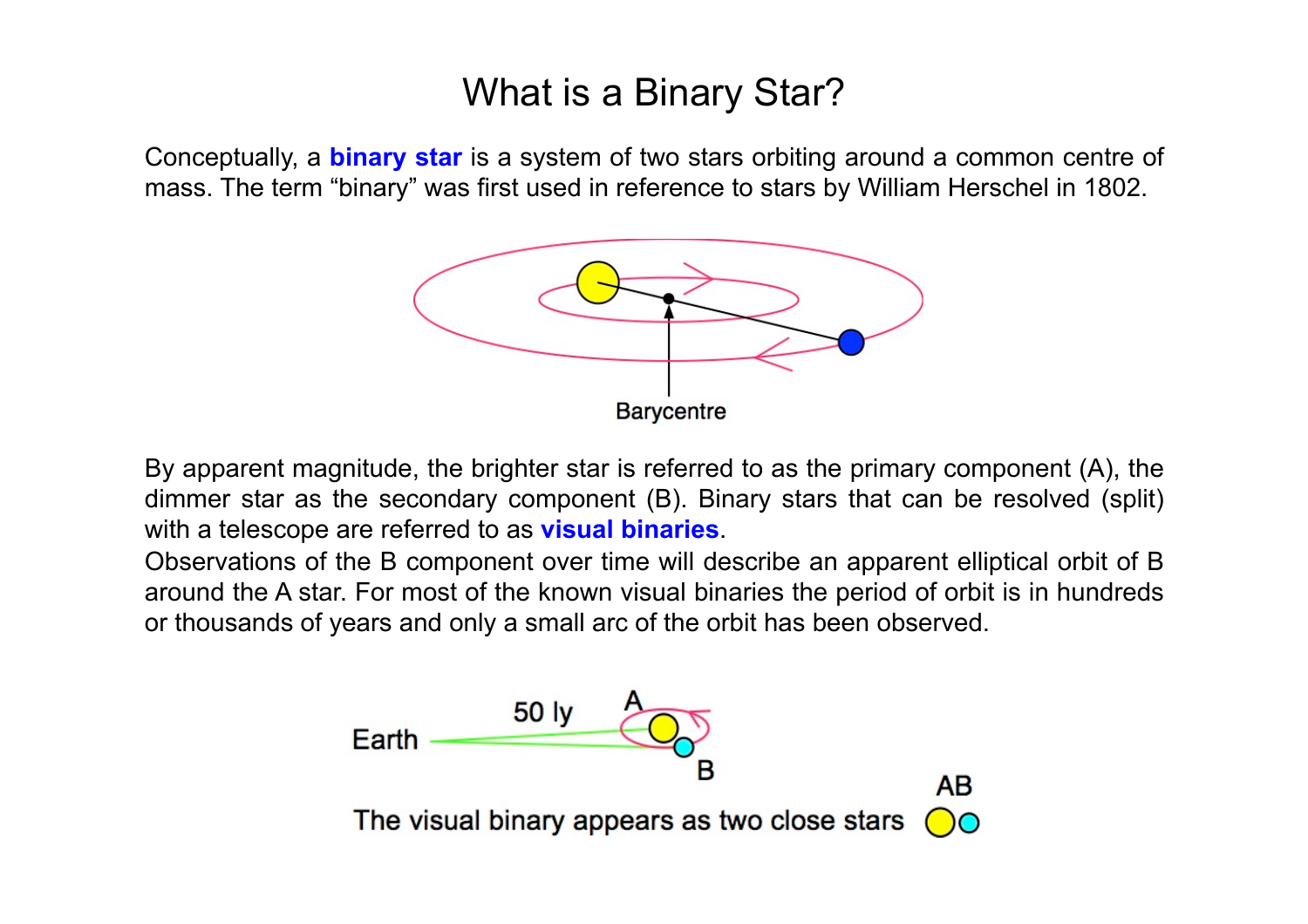# Some Better Known Binary Stars

| <b>Designation</b> | <b>Name</b>       | <b>Spectral Types</b> | <b>Vmag1</b>   | <b>Vmag2</b> | <b>Sep</b>         | <b>Period</b>  |
|--------------------|-------------------|-----------------------|----------------|--------------|--------------------|----------------|
| Alp Cen AB         | <b>Rigil Kent</b> | G2/K1                 | $\overline{0}$ | 1.3          | 5.1''              | 79.9           |
| Alp 1,2 Cru        | Acrux             | <b>B1/B1</b>          | 1.3            | 1.8          | $4^{\prime\prime}$ | >1500          |
| Alp Gem AB         | Castor            | A1/A2                 | $\overline{2}$ | 2.9          | 4.5''              | 440            |
| Alp Her AB         | Rasalgethi        | M5/G5                 | 3.4            | 5.3          | 4.8''              | $^{\sim}3600$  |
| Gam 1,2 And        | Almach            | <b>K3/B8</b>          | 2.3            | 5            | 9.5''              | $\overline{?}$ |
| Gam 1,2 Ari        | Mesarthim         | B9/B9.5               | 3.9            | 3.9          | 8''                | >5000          |
| Gam 2,1 Del        |                   | K1/F7                 | 4.4            | 5            | 12.1''             | $~^{\sim}3200$ |
| Gam 1,2 Leo        | Algieba           | K1/G7                 | 2.2            | 3.4          | 4.4''              | >500           |
| <b>Gam Vir AB</b>  | Porrima           | FO/FO                 | 3.5            | 3.6          | 1.9''              | 169            |
| Rho Oph AB         |                   | B2/B2                 | 4.6            | 5.3          | 3''                | >2000          |
| 36 Oph AB          |                   | <b>KO/K1</b>          | 4.3            | 4.3          | 5''                | 470            |
| 61 Cyg AB          |                   | K5/K7                 | 5.2            | 6            | 31''               | 650            |

Note the similarities in spectral type for many of those listed in the table. The period of orbit is in years.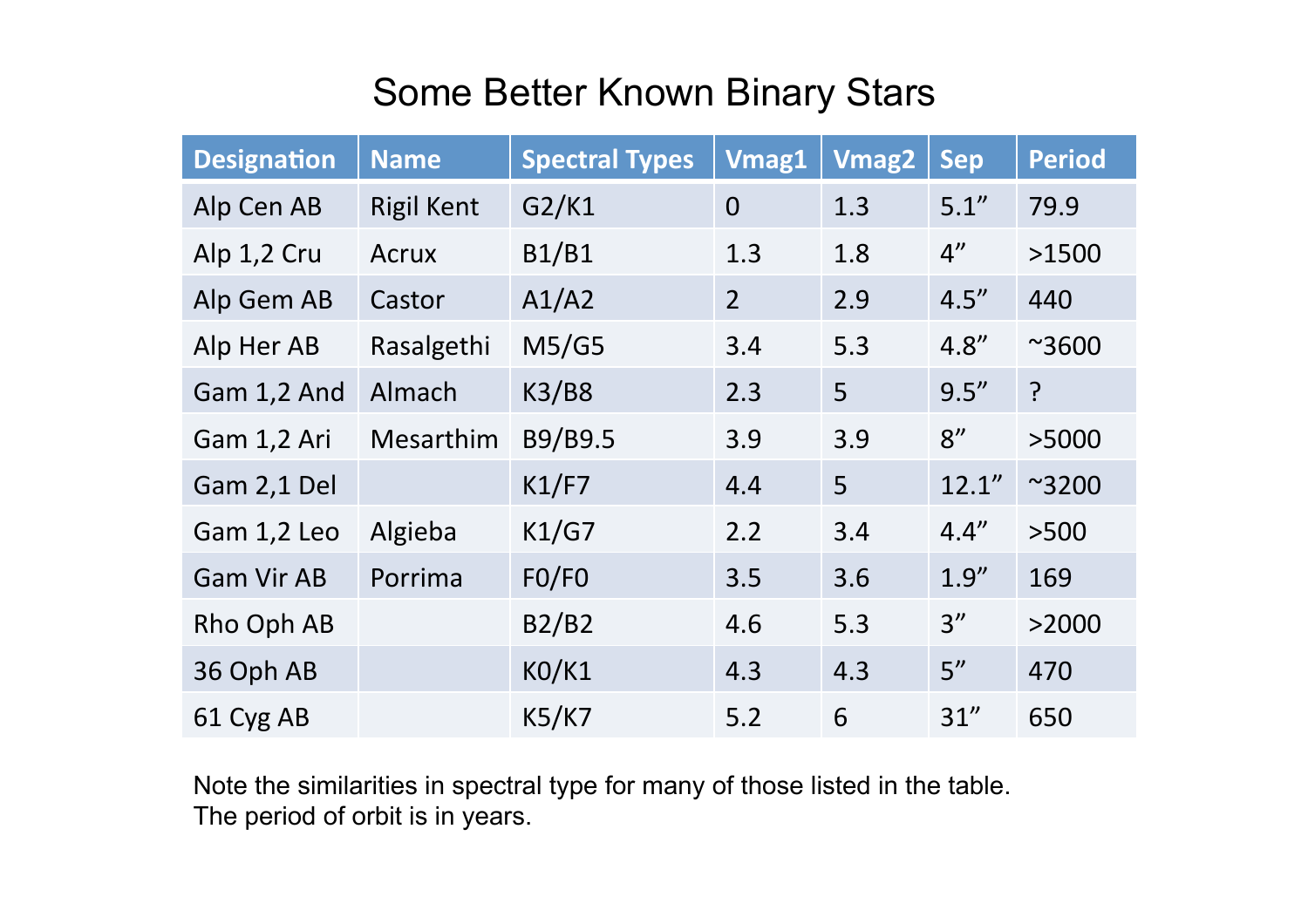# Multiple Star Systems

If three or more stars are close to each other in the sky they are referred to as a multiple star. If the stars are gravitationally bound to each other they become a **multiple star system**. The stars in a system should be moving through space together.

Larger systems (typically 12 to 20 light years across) would be referred to as star clusters.

A triple star system in which A and B orbit each other, with a more distant component C orbiting the AB pair, would be designated AB-C.



A triple star system in which B and C orbit each other, with BC orbiting a more distant component A, would be designated A-BC.

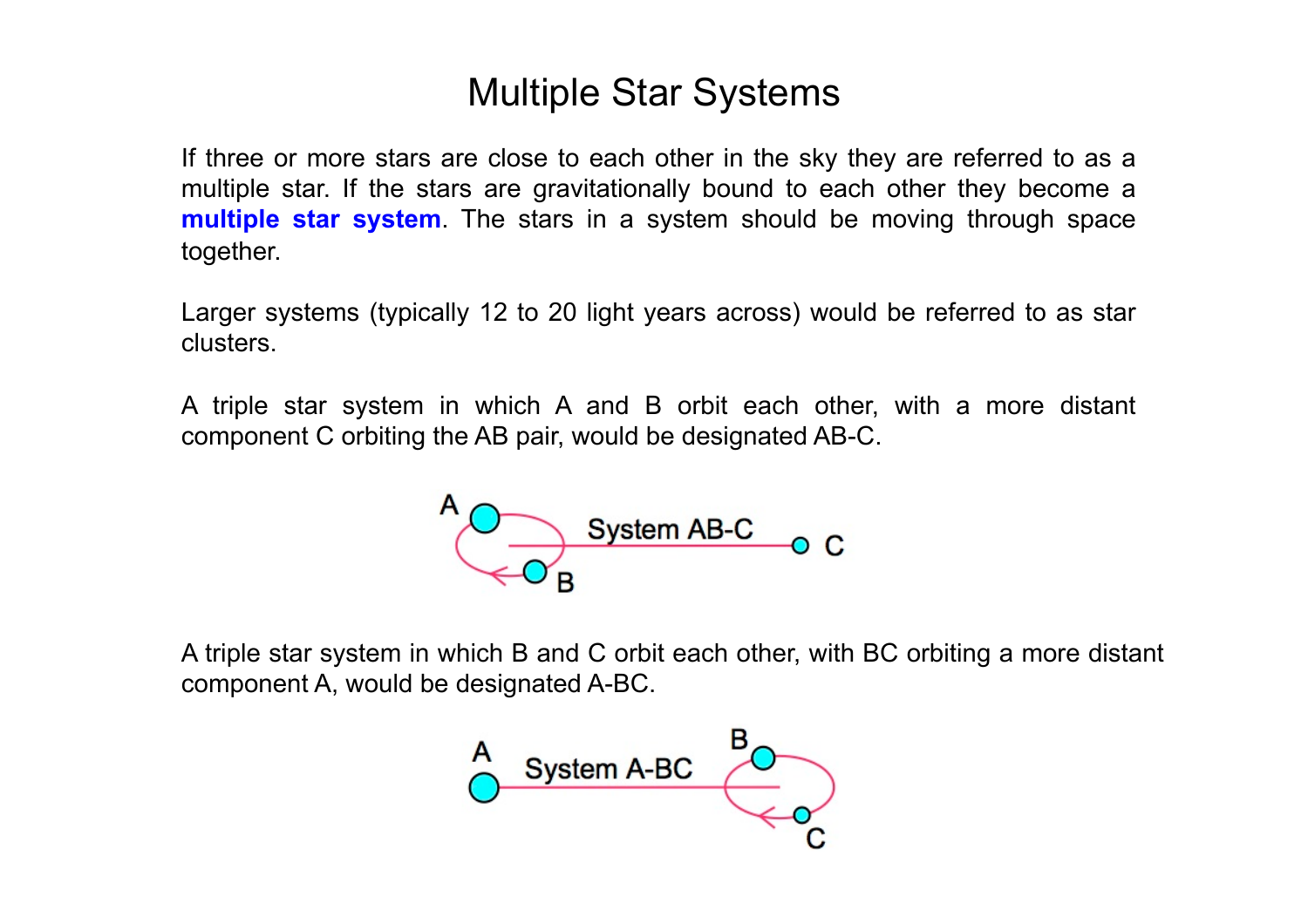## Close Binary Stars

Some stars are so close that they cannot be split visually.

They are detected **spectroscopically** (a doplar shift in the spectral lines of the stars is measured as they move towards or away from us in their orbits), **photometrically** (a periodic change is measured in the light curve of an eclipsing binary) or **astrometrically** (a periodic deviation or wobble in the primary's position is measured due to an unseen companion). The latter two methods can also be used to detect exoplanets.

The close components of the primary star A are labelled Aa and Ab. If the primary has a visual companion B that is also a spectroscopic binary then each component of B would be labelled Ba and Bb. The star Castor is such an example. It actually has 3 visual components, each of which is a spectroscopic binary. Castor C is an eclipsing binary.

| <b>Designation</b> | <b>Name</b> | <b>Spectral Types</b> | <b>Vmag</b>   | <b>Distance Apart</b> |
|--------------------|-------------|-----------------------|---------------|-----------------------|
| Alp Gem AaAb       | Castor A    | A1/M5 dwarf           | $\mathcal{P}$ | 0.12 AU               |
| Alp Gem BaBb       | Castor B    | A2/M2 dwarf           | 2.9           | $0.03$ AU             |
| Alp Gem CaCb       | Castor C    | M1/M1 dwarfs          | $9.1 - 9.6$   | 0.018 AU              |

In comparison, the planet Mercury is about 0.4 AU from the Sun.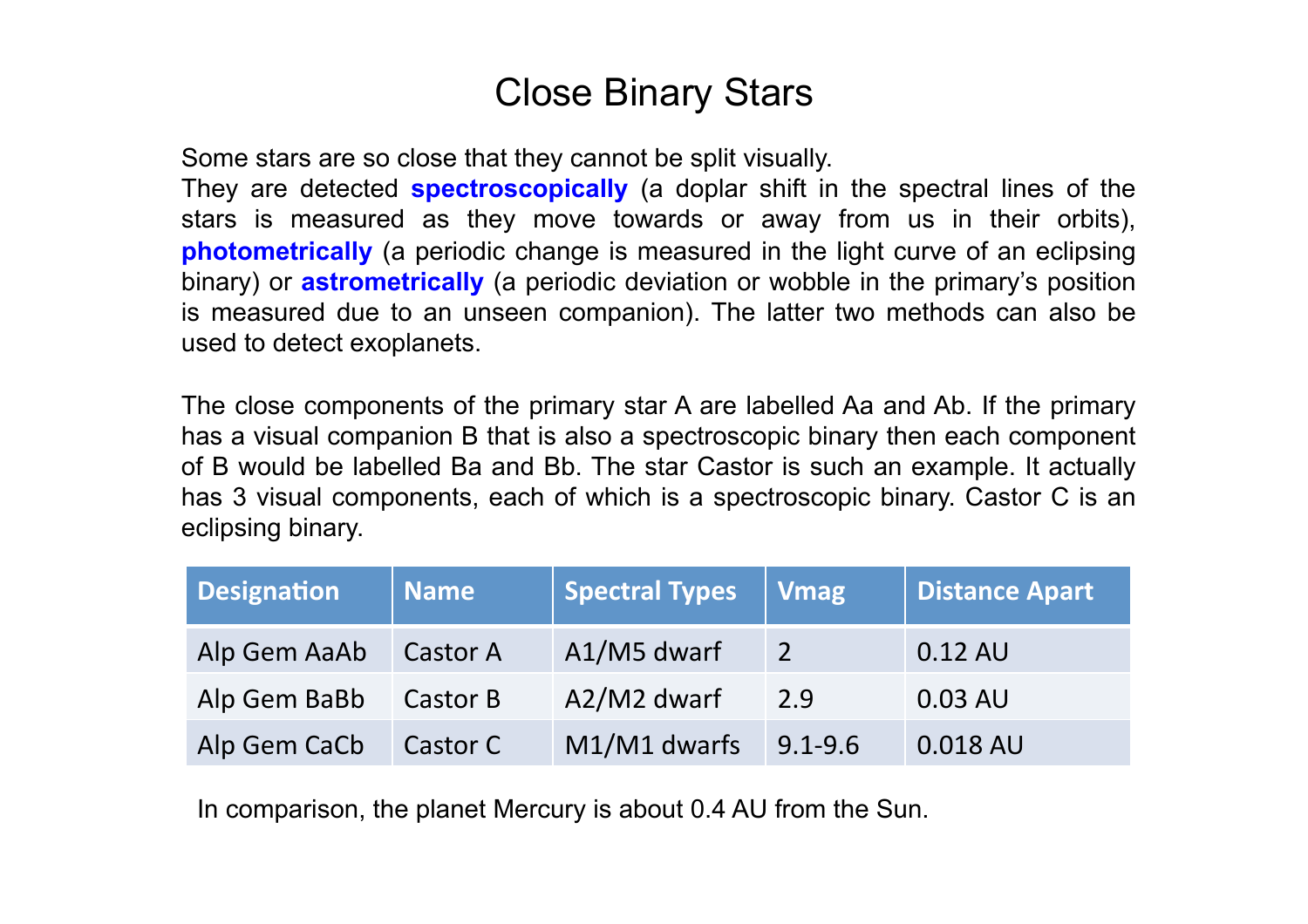## Semi-detached Binaries

Beta Lyrae is an example of a **semi-detached binary**. The primary A is a B7 type star and the secondary probably also a B-type star. The brighter less massive A component was once the more massive of the pair. As the star evolved into a giant, expanding beyond its Roche Lobe, it transferred much of its mass to its companion.



Image courtesy of NASA

The secondary, now the more massive of the two, is surrounded by an accretion disk and a perpendicular bipolar jet. Component A is about 2.8 solar masses, component B about 12.8 solar masses.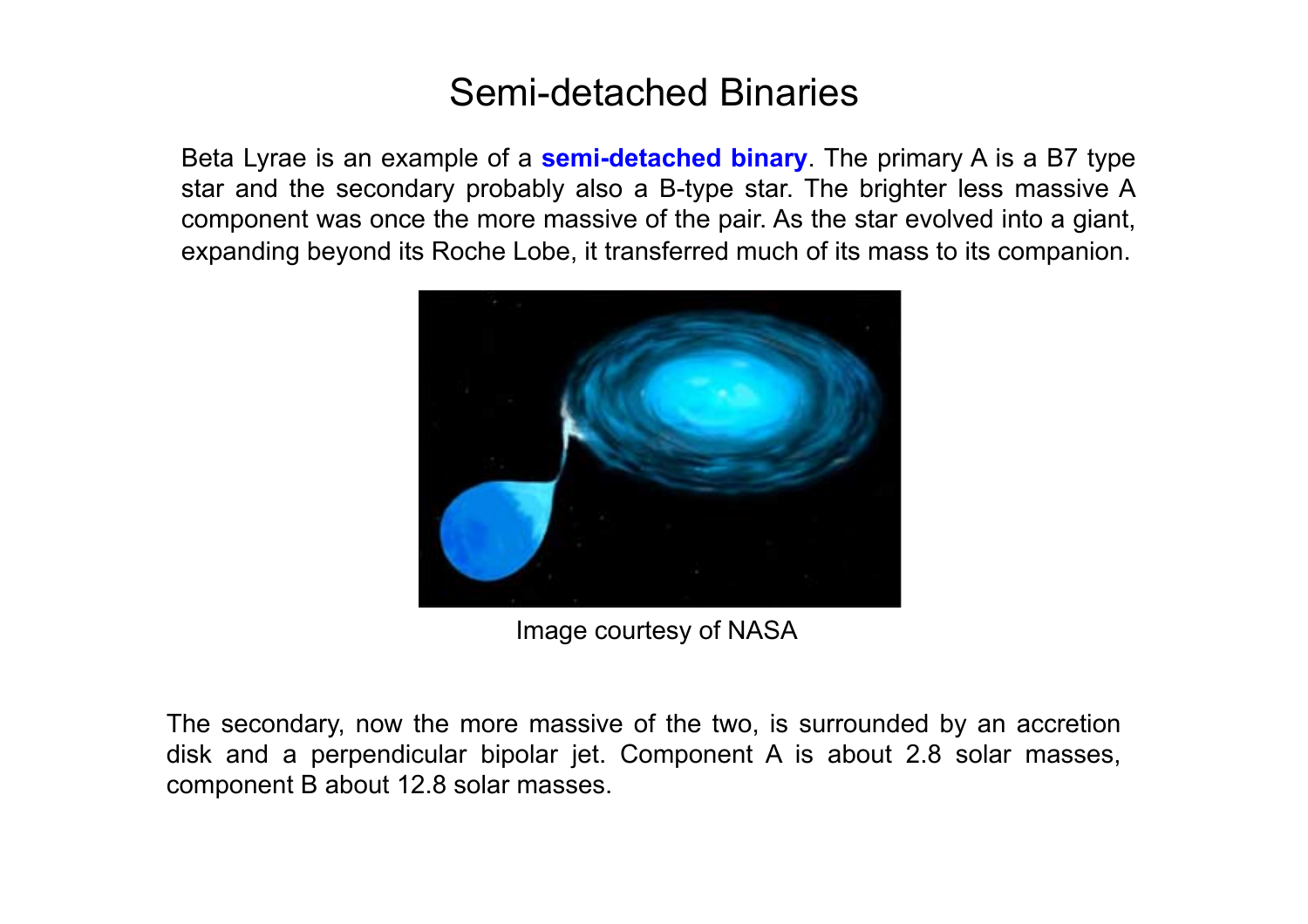## Wide Binaries

The descriptions **binary or multiple star** can also be given to stars where orbital rotation has not been detected. The stars are measured as being at similar distances and with having the same proper motion through space. The orbital period is calculated from their approximate masses and distances apart.

T =  $2\pi(a^3/(G(M_1+M_2)))^{1/2}$ , where "a" is the mean distance between the two stars. M1 and M2 are the masses of each component star.

| <b>Designation   Name</b> | <b>Spectral Types</b> | Vmag1   Vmag2   Sep   Period |     |      |               |
|---------------------------|-----------------------|------------------------------|-----|------|---------------|
| Bet 1,2 Cap               | K0/B9.5               | 3.1                          | 6.2 |      | 205" >700000  |
| Bet 1,2 Tuc               | B9/A2                 | 4.3                          | 4.5 | 27'' | >155000       |
| Eps $1,2$ Lyr             | A3/A7//A5/A5          | 5                            | 5.9 |      | 208" > 100000 |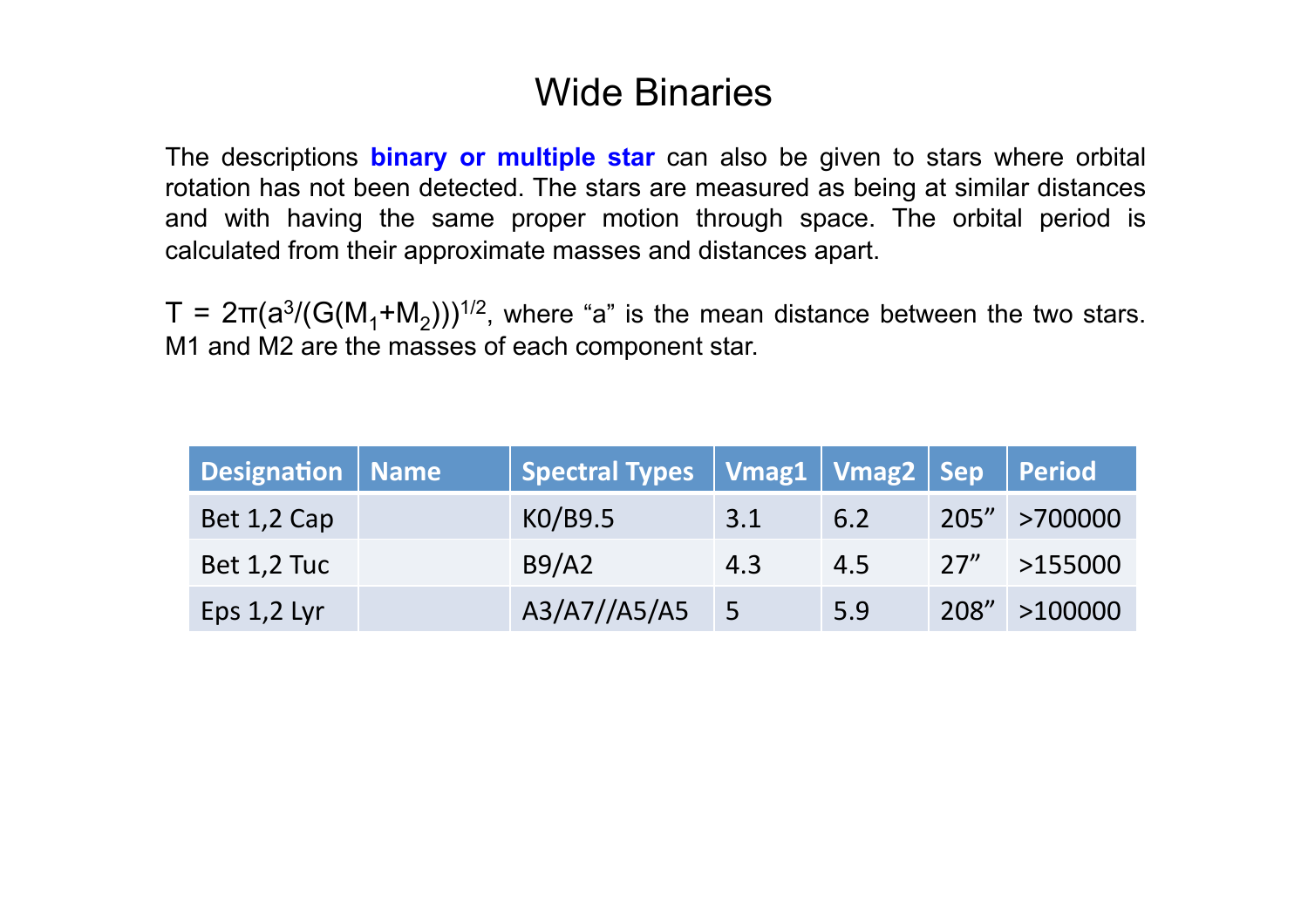## Double Stars

A double star may be a binary star or just an optical double. An **optical double** is a pair of stars that look close together in the sky but whose components are in fact too far apart to be in the same system.



Gamma Crucis (Gacrux) is an optical double. The A and B components are separated by 111". The primary (A) is 88.6 light years away. The secondary (B) is believed to be roughly four times further away.

| Designation      | Name   | Spectral Types   Vmag   Distance |     |         |
|------------------|--------|----------------------------------|-----|---------|
| <b>Gam Cru A</b> | Gacrux | M3.5                             | 1.6 | 88.6 ly |
| <b>Gam Cru B</b> |        | AO                               | 6.4 | 400 lv  |

The Washington Double Star Catalog (USNO) contains over 100,000 pairs of double stars. Orbits are only known for a few thousand of them. For most of the rest, it is not known whether they are true binary stars or just optical doubles.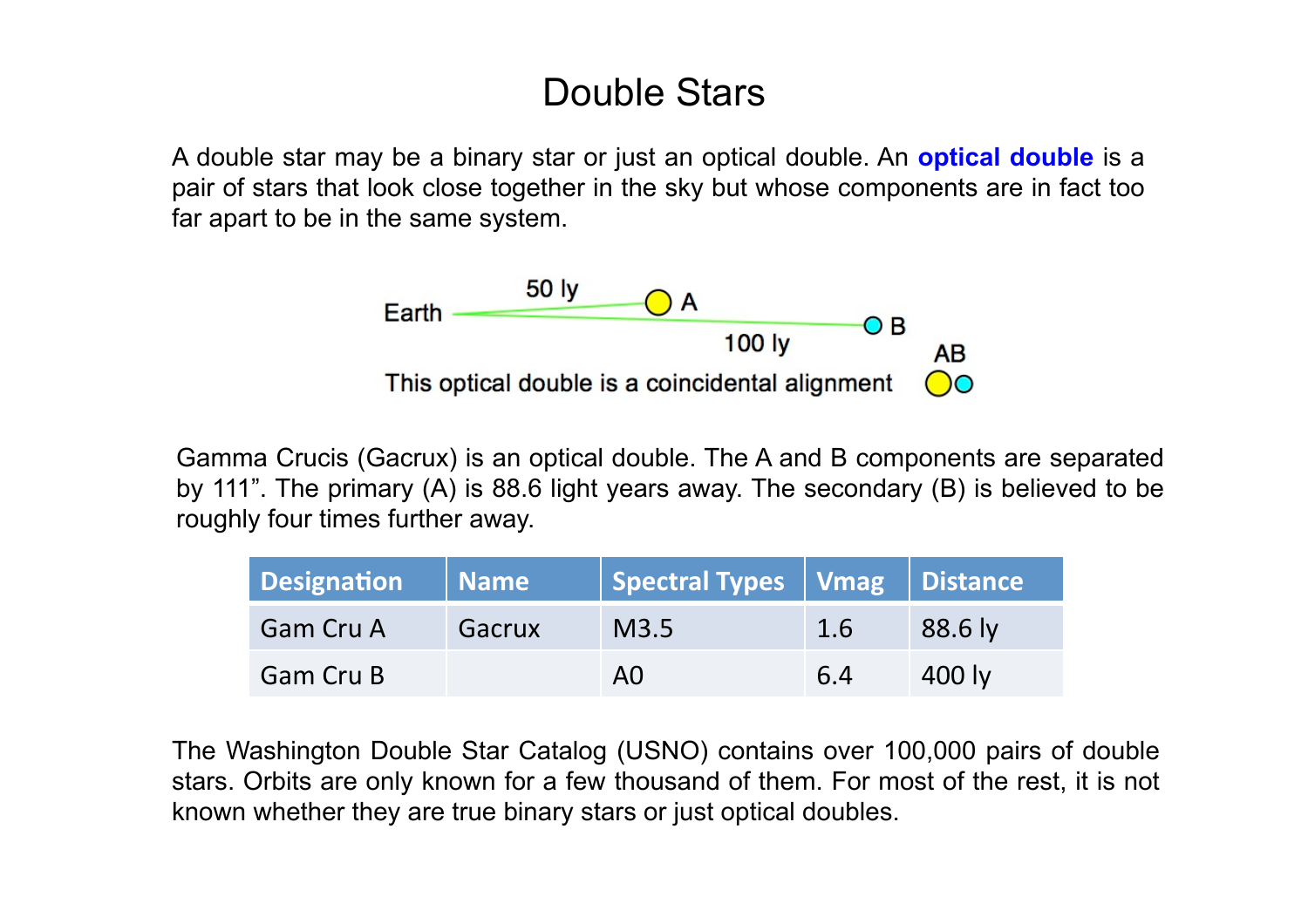# Albireo (beta Cygni)



Photo: wikipedia

Albireo is one of the finest and best known doubles in the whole sky. It has orange (K3) and blue (B8) stars of magnitudes 3.2 and 4.7. The A and B components are separated by a wide 35 arcseconds.

At about 400 light years distance, it is not known whether the A and B components orbit each other. If they do, their period is more than 75000 years.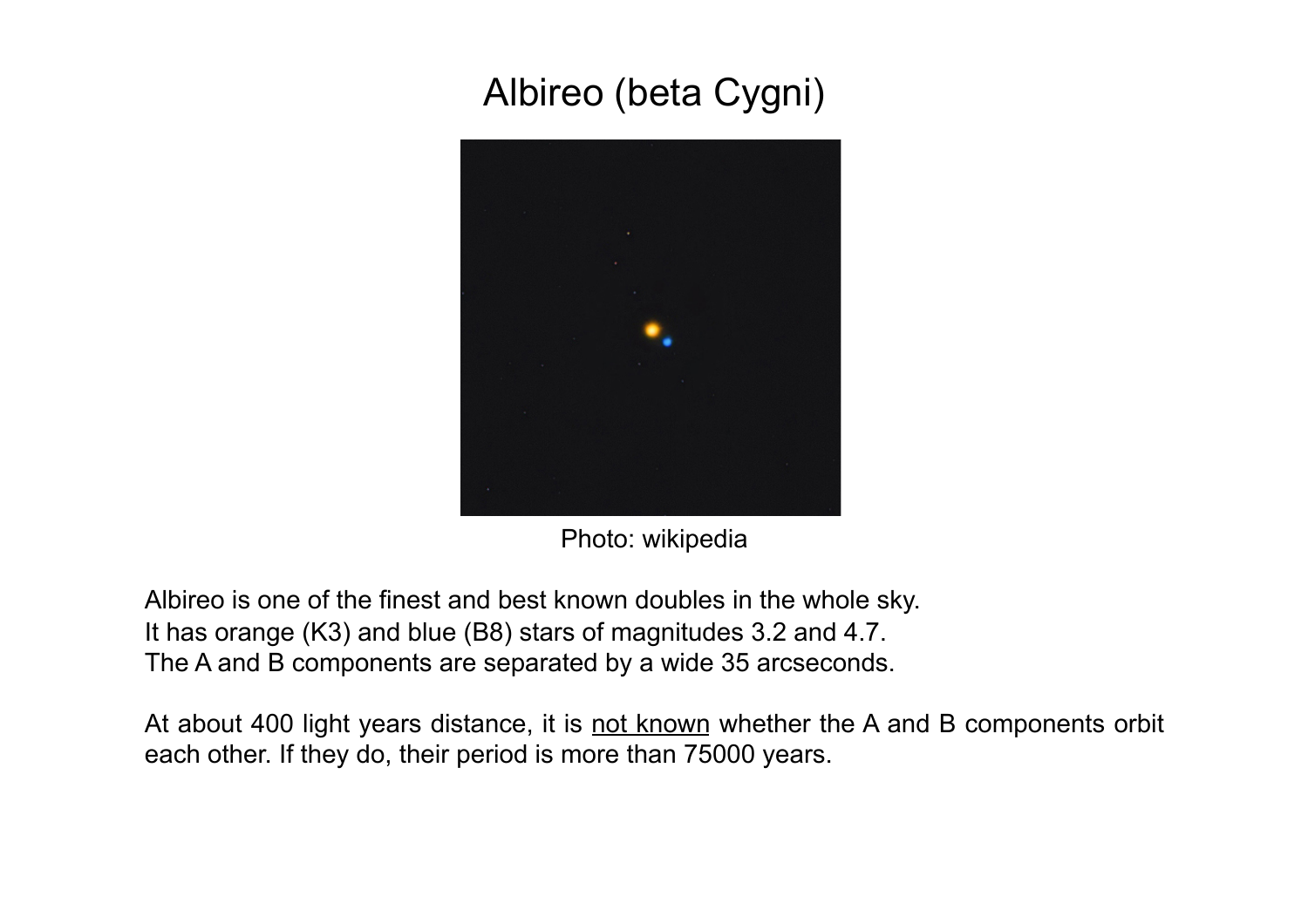## Number of Binaries

Surveys for binary stars have suggested that binary star frequency may be a function of spectral type (e.g., Fischer & Marcy 1992).

Charles Lada of the Harvard-Smithsonian Center for Astrophysics concluded from a study in 2006 that most stellar systems formed in the galaxy are likely single and not binary as previous believed.

Among very massive stars, known as O- and B-type stars, 80 percent of the systems are thought to be multiple, but these hot stars are comparatively rare.

Slightly more than half of all sun-like (G-Class) stars are multiples.

However, only about 25 percent of red dwarf stars have companions. Combined with the fact that about 85 percent of all stars that exist in the Milky Way are red dwarfs, one would have to conclude that upwards of two-thirds (75% of 85%  $\sim$  64%) of all star systems in the Galaxy consist of single, red dwarf stars.

*Reference- Stellar Multiplicity and the IMF: Most Stars Are Single. Paper by Charles J. Lada 13th Feb 2006.*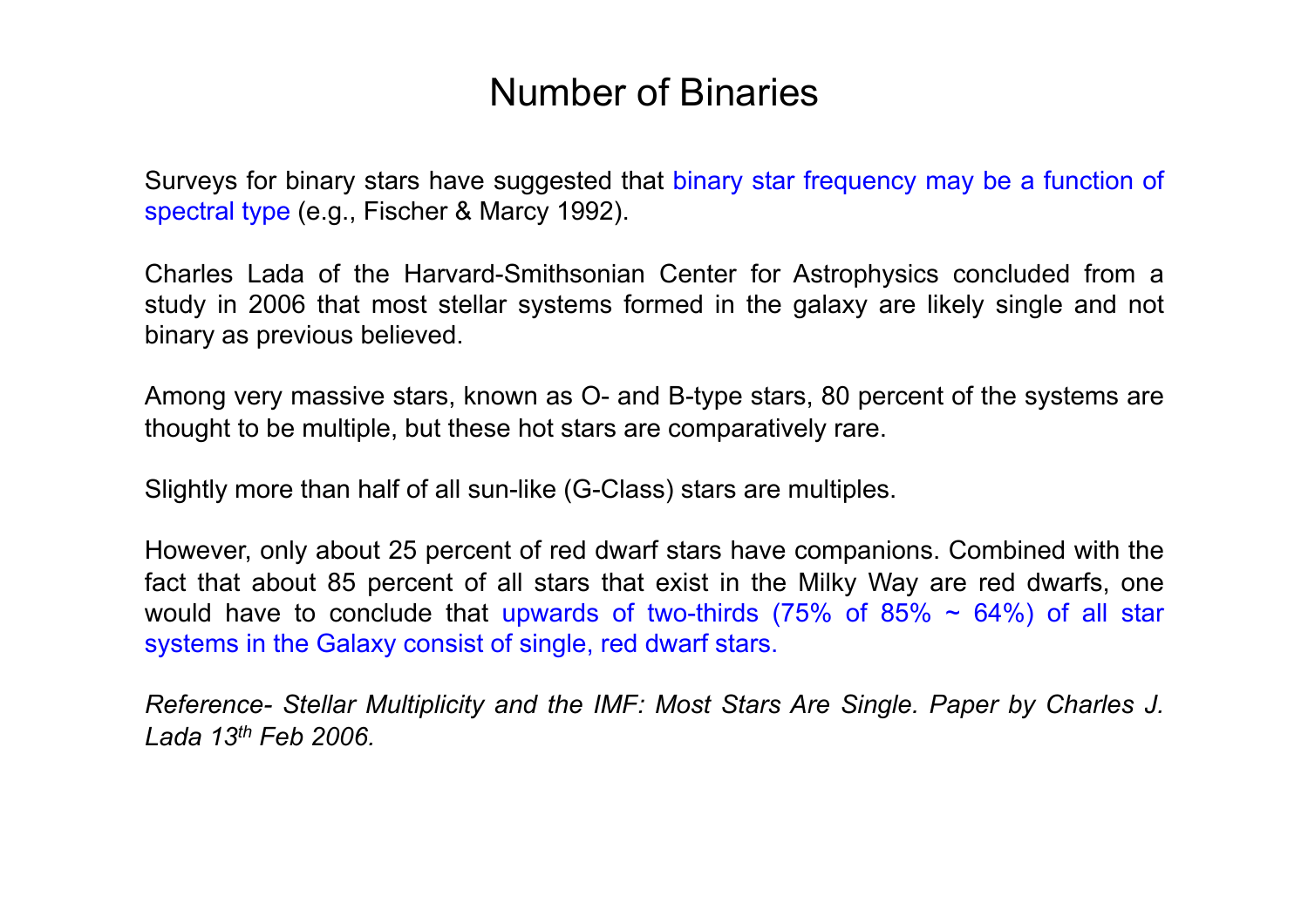### Formation of Binaries

Theoretical simulations support the idea that the stars of a binary were formed at the same time from the same cloud of gas.

A rotating pre-stellar core is presumed to collapse and form rings that fragment to produce a number of protostars. Interactions between these protostars and the surrounding gas then determine the final masses of the stars and which ones end up in multiple star systems.

*Reference: Binary star formation from ring fragmentation, D. A. Hubber and A. P. Whitworth, 18th March 2005.*

Where two stars in a binary are of equal brightness, they tend to be of the same spectral type. It is likely that the stars were formed from the same gas cloud.

Where stars are of substantially different spectral type, it is possible that the secondary was a captured star or, perhaps, the primary absorbed mass from the secondary or another nearby star.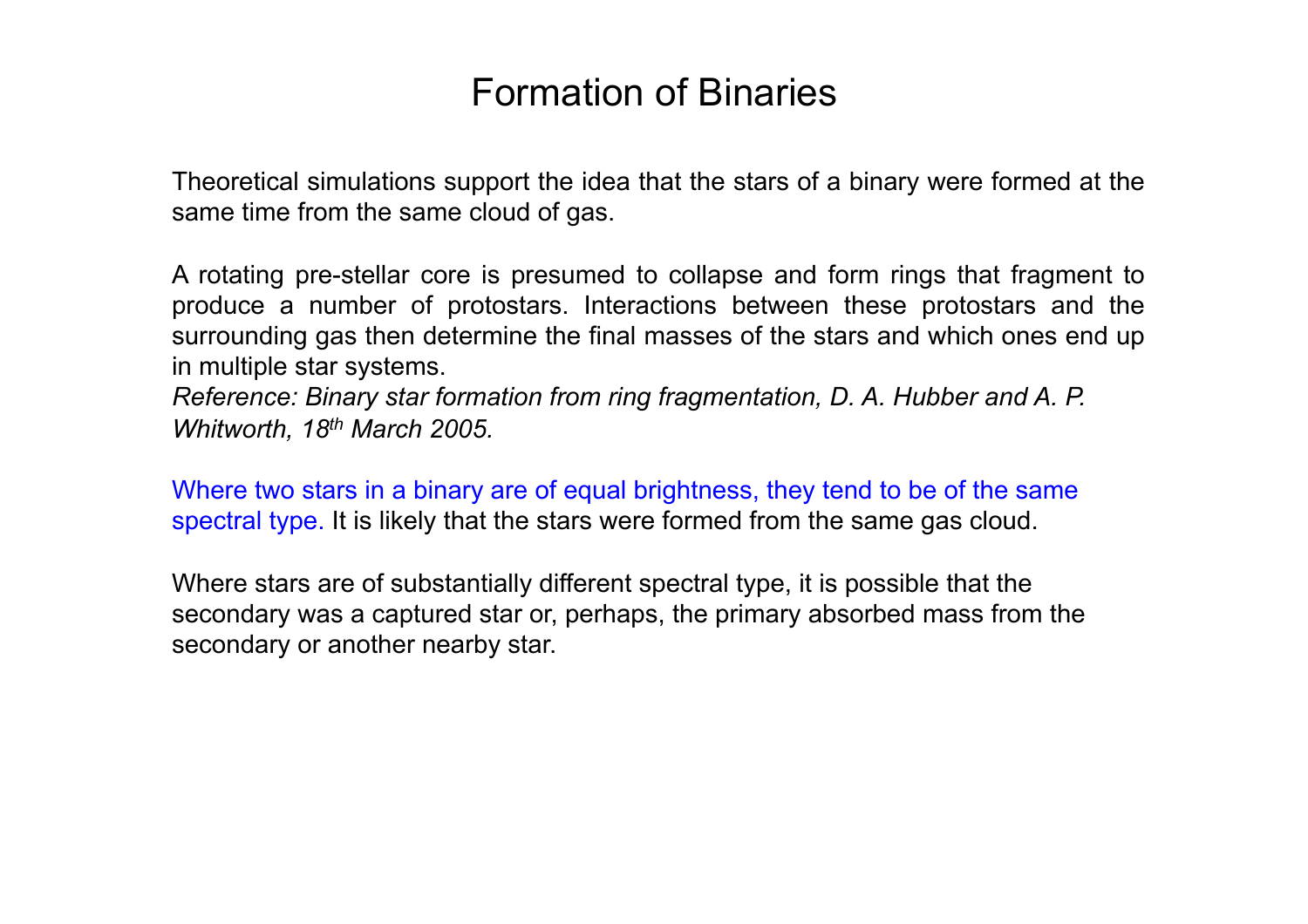#### Distance between Components

Binary stars can orbit so closely that they are in contact with each other, while they can also be so far apart that their connection is deduced only through their common proper motion through space.

Most of the known binaries seem to be separated by a distance of less than 1000 Astronomical Units (AU). It is possible that there are more spectroscopic type binaries than visual binaries.

Alpha Centauri A and B vary in distance apart from 11.2 AU to 35.6 AU. In comparison, Neptune is 30 AU from the Sun. The alp Cen AB orbit has an eccentricity of  $e = 0.52$  (a circle has eccentricity  $e = 0$ ).

The rho Ophiuchi AB pair are separated by about 400 AU.

Beta 1,2 Tucanae are separated by around 1160 AU.

The doubles of epsilon Lyrae are separated by about 10,000 AU or 0.16 light years.

One of the widest known binaries, the Beta 1,2 Capricorni components are separated by around 21,000 AU or 0.34 light years.

It strikes me that it is highly unlikely that two stars orbit each other outside one light year's distance apart. For a system to be binary, the stars must not only be visually close but essentially the same distance from the Earth as measured by parallax.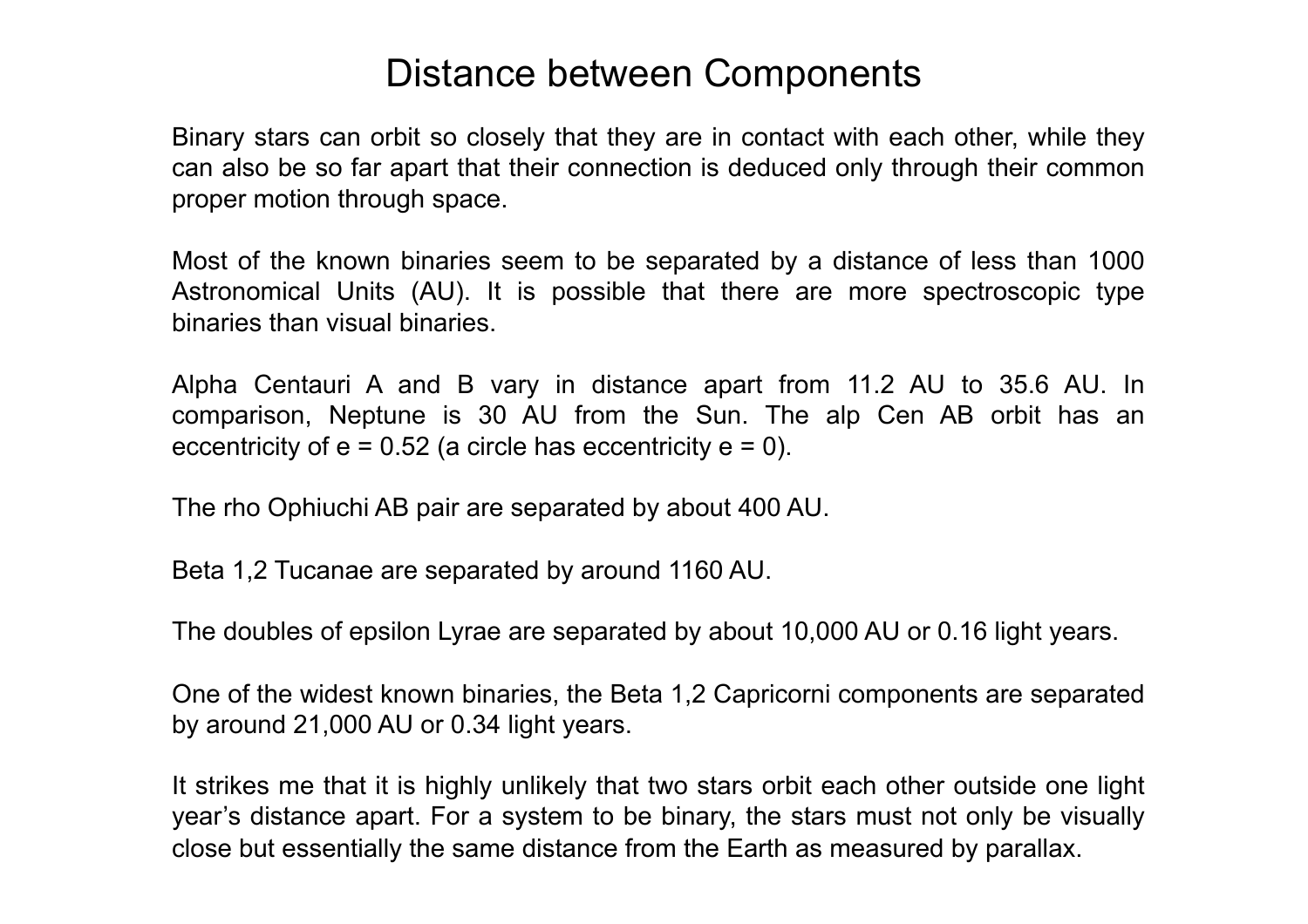## Measuring Angular Separations

A 12mm Meade Astrometric Eyepiece can be used to measure the angular separations of the component stars in a double. It has an illuminated etched glass reticle.

> g 50 30 08L Fig. 2: MA 12mm Astrometric Eyepiece Reticle. (1) Linear Diameter Scale, (2) Semicircular Position Angle Scale; (3) 360° Position Angle Scale; (4) Double Crossline/Concentric Circle Guiding Scale.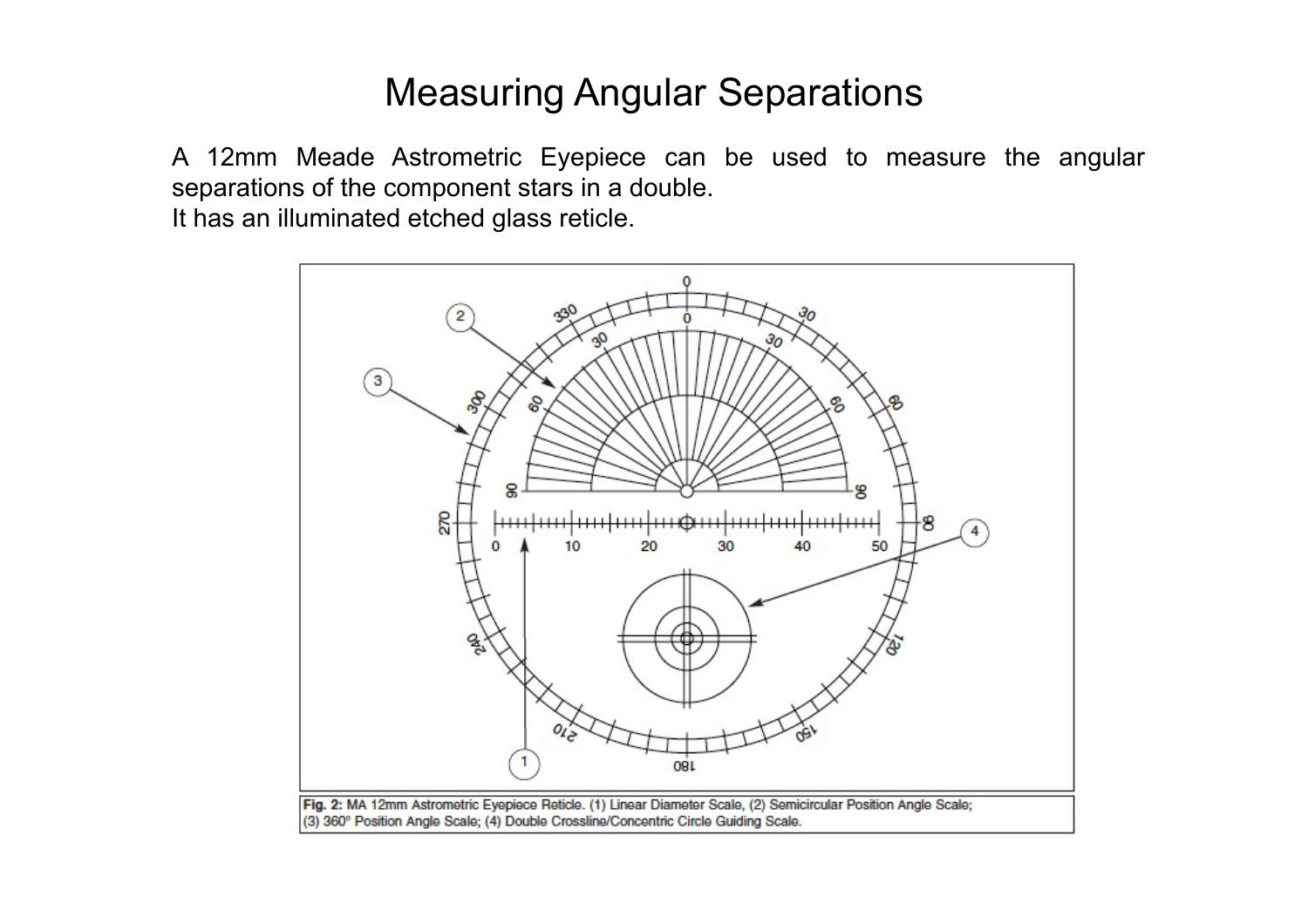# The Drift Method

The angular separation of component stars can be measured using the linear diameter scale of 50 subdivisions.

However, the 50 subdivisions will be a different angular measure in telescopes of different focal length and will also change if you use a barlow.

To accurately measure the number of arcseconds per subdivision, the star drift method is used. This method can also be used to get the true FOV for an eyepiece.

- 1. Select a bright star.
- 2. Rotate the EP so the star drifts along the diameter of the reticle.
- 3. Measure the time in seconds it takes for the star to drift from the 0 to 50 points on the scale.
- 4. Number of arcseconds per unit = drift time in seconds x cos(declination) x 15 / 50

Note: the Earth rotates once every 24 hours (actually 23hrs 56m 04s). On the Celestial Equator, a star will drift 360/24 = 15 degrees per hour. This equates to an angular distance of 1 degree every 4 minutes of time. Or, an angular distance of 3600 arcseconds every 240 seconds of time. Or, an angular distance of 15 arcseconds every second of time.

The observed speed of drift depends on a star's declination.

A star near the South Celestial Pole (dec -90 degrees) will show hardly any drift at all. Hence, the  $cos(declination)$  in the formula above. Note that  $cos(-90) = 0$ .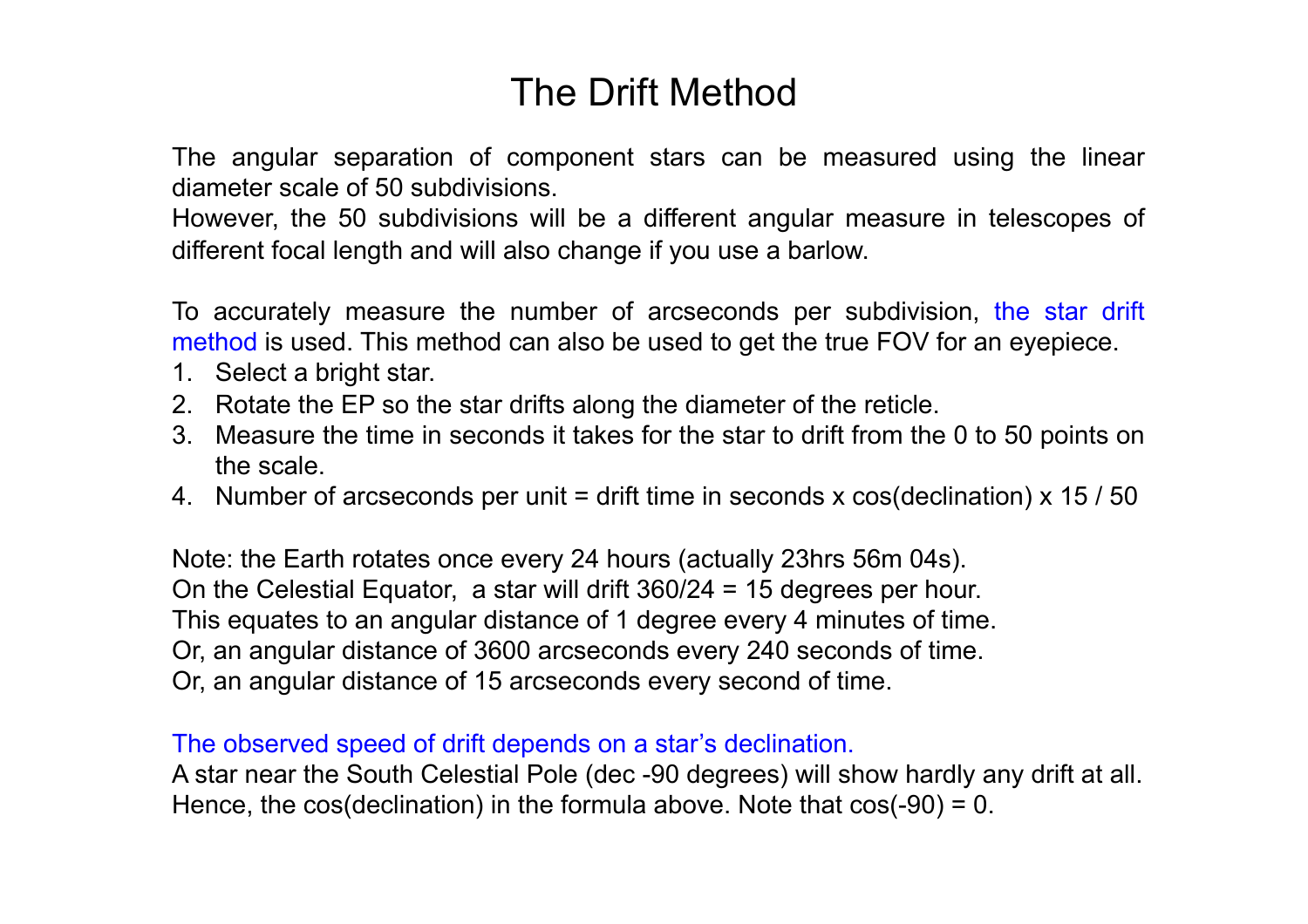For example: I measure a time of 120 seconds for a star on the celestial equator to drift across the imaginary diameter of an eyepiece's field of view. Here  $cos(declination) = cos(0) = 1$ .

The true FOV of the eyepiece is 120 x 1 x 15 arcseconds =  $1800$  arcseconds Or  $1800 / 3600 = 0.5$  degrees.

If this was the drift time from the 0 to 50 points on the astrometric eyepiece, then each subdivision would be  $120 \times 1 \times 15 / 50 = 1800 / 50 = 36$  arcseconds.

If you used a two times barlow, the subdivisions should be about 36/2 = 18 arcseconds.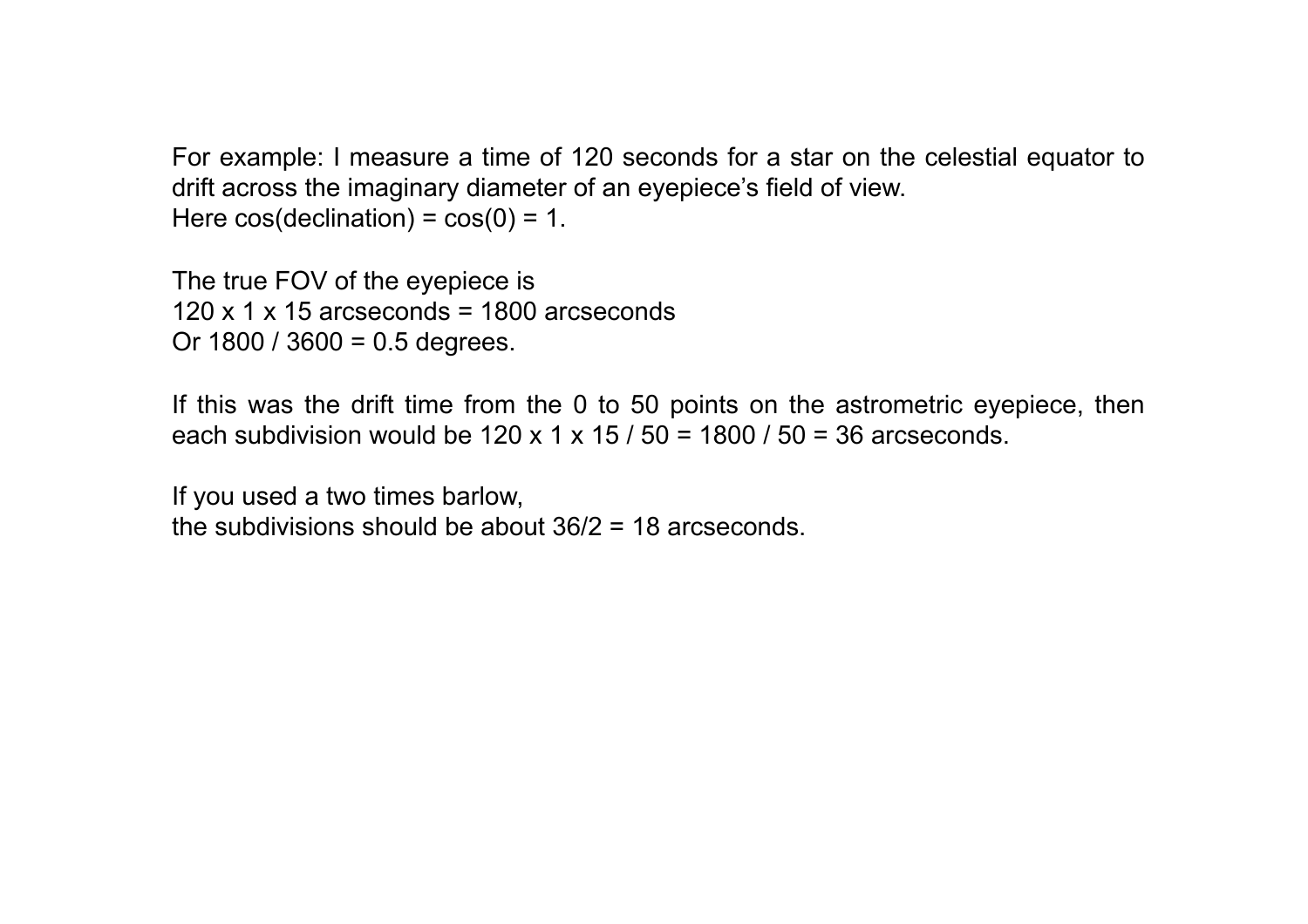# Calculating the Position Angle (PA)

The position angle gives the relative angular position from celestial north of the secondary star relative to the primary star. From the star's drift the E-W line can be determined (all stars drift east to west). The PA is measured from north towards the east first. For a refractor or cassegrain scope with a diagonal mirror, the PA is read clockwise on the semicircular scale, whilst for a newtonian reflector the PA is read anti-clockwise.

For gamma Velorum, the PA of component B is 221 degrees.